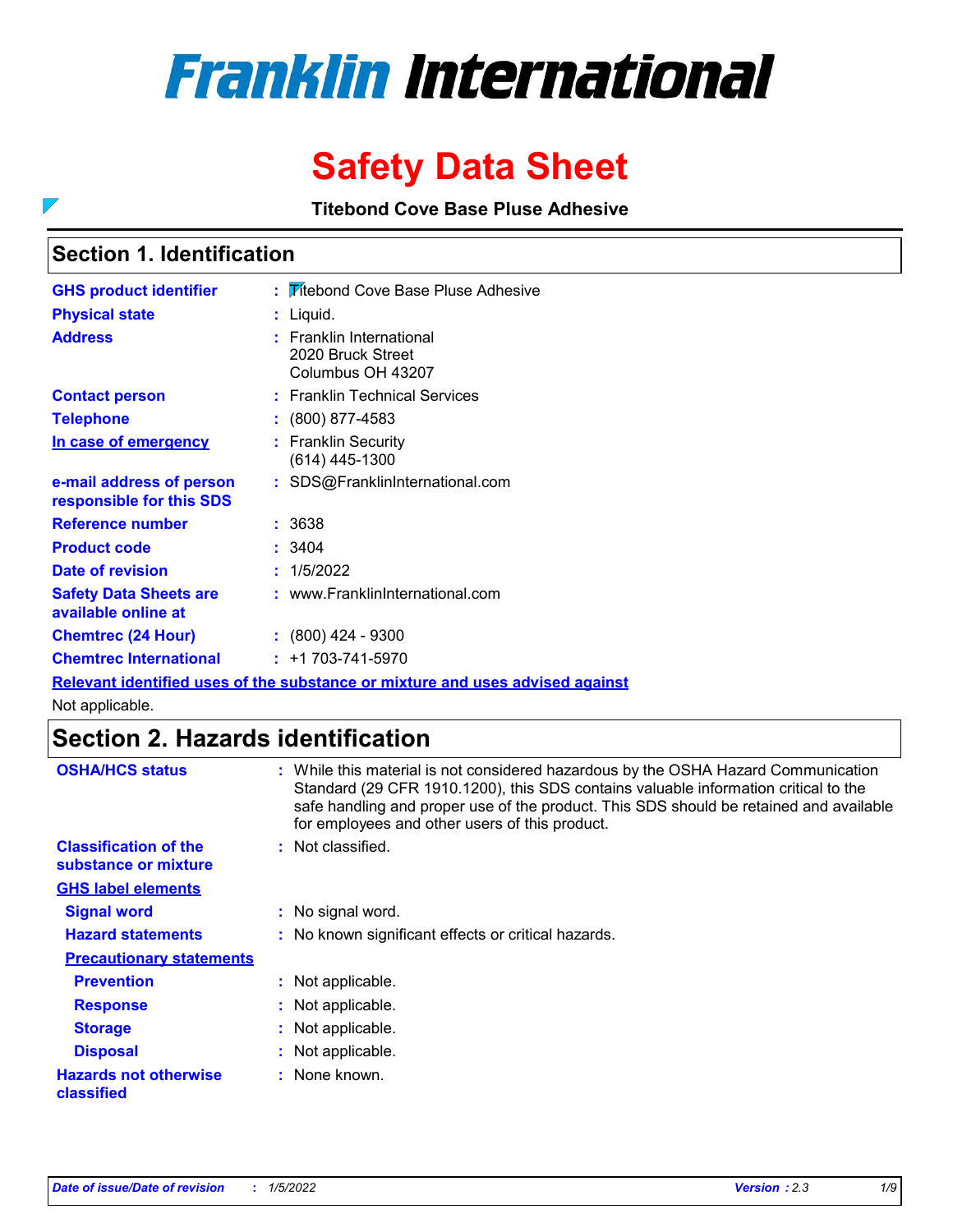# **Section 3. Composition/information on ingredients**

**Substance/mixture :** Mixture

Any concentration shown as a range is to protect confidentiality or is due to batch variation.

**There are no ingredients present which, within the current knowledge of the supplier and in the concentrations applicable, are classified as hazardous to health or the environment and hence require reporting in this section. Occupational exposure limits, if available, are listed in Section 8.**

# **Section 4. First aid measures**

| <b>Description of necessary first aid measures</b> |                                                                                                                                                                                                                                                                                                                                                |  |  |
|----------------------------------------------------|------------------------------------------------------------------------------------------------------------------------------------------------------------------------------------------------------------------------------------------------------------------------------------------------------------------------------------------------|--|--|
| <b>Eye contact</b>                                 | : Immediately flush eyes with plenty of water, occasionally lifting the upper and lower<br>eyelids. Check for and remove any contact lenses. Get medical attention if irritation<br>occurs.                                                                                                                                                    |  |  |
| <b>Inhalation</b>                                  | : Remove victim to fresh air and keep at rest in a position comfortable for breathing. Get<br>medical attention if needed. In case of inhalation of decomposition products in a fire,<br>symptoms may be delayed. The exposed person may need to be kept under medical<br>surveillance for 48 hours.                                           |  |  |
| <b>Skin contact</b>                                | : Flush contaminated skin with plenty of water. Remove contaminated clothing and<br>shoes. Get medical attention if needed.                                                                                                                                                                                                                    |  |  |
| <b>Ingestion</b>                                   | : Wash out mouth with water. Remove victim to fresh air and keep at rest in a position<br>comfortable for breathing. If material has been swallowed and the exposed person is<br>conscious, give small quantities of water to drink. Do not induce vomiting unless<br>directed to do so by medical personnel. Get medical attention if needed. |  |  |

#### **Most important symptoms/effects, acute and delayed**

| <b>Potential acute health effects</b>      |                                                                                                                                                                          |
|--------------------------------------------|--------------------------------------------------------------------------------------------------------------------------------------------------------------------------|
| Eye contact                                | : This product may irritate eyes upon contact.                                                                                                                           |
| <b>Inhalation</b>                          | : No known significant effects or critical hazards.                                                                                                                      |
| <b>Skin contact</b>                        | : No known significant effects or critical hazards.                                                                                                                      |
| <b>Ingestion</b>                           | : No known significant effects or critical hazards.                                                                                                                      |
| Over-exposure signs/symptoms               |                                                                                                                                                                          |
| Eye contact                                | : No specific data.                                                                                                                                                      |
| <b>Inhalation</b>                          | : No specific data.                                                                                                                                                      |
| <b>Skin contact</b>                        | : No specific data.                                                                                                                                                      |
| <b>Ingestion</b>                           | : No specific data.                                                                                                                                                      |
|                                            | Indication of immediate medical attention and special treatment needed, if necessary                                                                                     |
| <b>Notes to physician</b>                  | : In case of inhalation of decomposition products in a fire, symptoms may be delayed.<br>The exposed person may need to be kept under medical surveillance for 48 hours. |
| <b>Specific treatments</b>                 | : No specific treatment.                                                                                                                                                 |
| <b>Protection of first-aiders</b>          | : No action shall be taken involving any personal risk or without suitable training.                                                                                     |
| See toxicological information (Section 11) |                                                                                                                                                                          |

# **Section 5. Fire-fighting measures**

| <b>Extinguishing media</b>                           |                                                                                       |
|------------------------------------------------------|---------------------------------------------------------------------------------------|
| <b>Suitable extinguishing</b><br>media               | : Use an extinguishing agent suitable for the surrounding fire.                       |
| <b>Unsuitable extinguishing</b><br>media             | : None known.                                                                         |
| <b>Specific hazards arising</b><br>from the chemical | : In a fire or if heated, a pressure increase will occur and the container may burst. |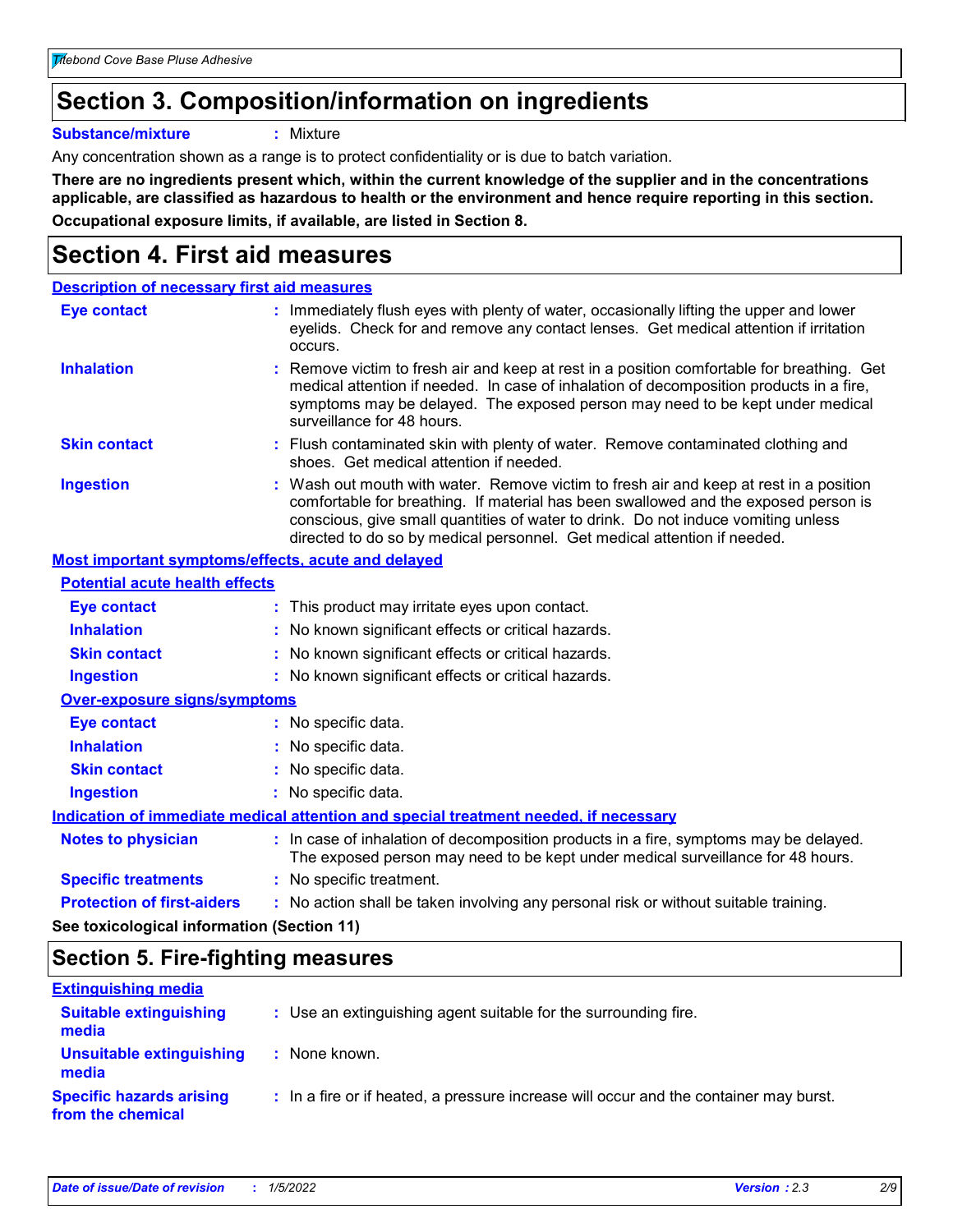# **Section 5. Fire-fighting measures**

| <b>Hazardous thermal</b><br>decomposition products       | Decomposition products may include the following materials:<br>carbon dioxide<br>carbon monoxide<br>nitrogen oxides                                                                                 |  |
|----------------------------------------------------------|-----------------------------------------------------------------------------------------------------------------------------------------------------------------------------------------------------|--|
| <b>Special protective actions</b><br>for fire-fighters   | : Promptly isolate the scene by removing all persons from the vicinity of the incident if<br>there is a fire. No action shall be taken involving any personal risk or without suitable<br>training. |  |
| <b>Special protective</b><br>equipment for fire-fighters | : Fire-fighters should wear appropriate protective equipment and self-contained breathing<br>apparatus (SCBA) with a full face-piece operated in positive pressure mode.                            |  |

# **Section 6. Accidental release measures**

| <b>Personal precautions, protective equipment and emergency procedures</b> |  |                                                                                                                                                                                                                                                                                                                                                                                                                                                                                                                                                                                            |  |
|----------------------------------------------------------------------------|--|--------------------------------------------------------------------------------------------------------------------------------------------------------------------------------------------------------------------------------------------------------------------------------------------------------------------------------------------------------------------------------------------------------------------------------------------------------------------------------------------------------------------------------------------------------------------------------------------|--|
| For non-emergency<br>personnel                                             |  | : No action shall be taken involving any personal risk or without suitable training.<br>Evacuate surrounding areas. Keep unnecessary and unprotected personnel from<br>entering. Do not touch or walk through spilled material. Put on appropriate personal<br>protective equipment.                                                                                                                                                                                                                                                                                                       |  |
|                                                                            |  | For emergency responders : If specialized clothing is required to deal with the spillage, take note of any information in<br>Section 8 on suitable and unsuitable materials. See also the information in "For non-<br>emergency personnel".                                                                                                                                                                                                                                                                                                                                                |  |
| <b>Environmental precautions</b>                                           |  | : Avoid dispersal of spilled material and runoff and contact with soil, waterways, drains<br>and sewers. Inform the relevant authorities if the product has caused environmental<br>pollution (sewers, waterways, soil or air).                                                                                                                                                                                                                                                                                                                                                            |  |
| <b>Methods and materials for containment and cleaning up</b>               |  |                                                                                                                                                                                                                                                                                                                                                                                                                                                                                                                                                                                            |  |
| <b>Small spill</b>                                                         |  | : Stop leak if without risk. Move containers from spill area. Dilute with water and mop up<br>if water-soluble. Alternatively, or if water-insoluble, absorb with an inert dry material and<br>place in an appropriate waste disposal container. Dispose of via a licensed waste<br>disposal contractor.                                                                                                                                                                                                                                                                                   |  |
| <b>Large spill</b>                                                         |  | : Stop leak if without risk. Move containers from spill area. Prevent entry into sewers,<br>water courses, basements or confined areas. Wash spillages into an effluent treatment<br>plant or proceed as follows. Contain and collect spillage with non-combustible,<br>absorbent material e.g. sand, earth, vermiculite or diatomaceous earth and place in<br>container for disposal according to local regulations (see Section 13). Dispose of via a<br>licensed waste disposal contractor. Note: see Section 1 for emergency contact<br>information and Section 13 for waste disposal. |  |

# **Section 7. Handling and storage**

| <b>Precautions for safe handling</b>                                             |                                                                                                                                                                                                                                                                                                                                                                                                                                                                                                                                                                                                                                                          |
|----------------------------------------------------------------------------------|----------------------------------------------------------------------------------------------------------------------------------------------------------------------------------------------------------------------------------------------------------------------------------------------------------------------------------------------------------------------------------------------------------------------------------------------------------------------------------------------------------------------------------------------------------------------------------------------------------------------------------------------------------|
| <b>Protective measures</b>                                                       | : Put on appropriate personal protective equipment (see Section 8).                                                                                                                                                                                                                                                                                                                                                                                                                                                                                                                                                                                      |
| <b>Advice on general</b><br>occupational hygiene                                 | : Eating, drinking and smoking should be prohibited in areas where this material is<br>handled, stored and processed. Workers should wash hands and face before eating,<br>drinking and smoking. Remove contaminated clothing and protective equipment before<br>entering eating areas. See also Section 8 for additional information on hygiene<br>measures.                                                                                                                                                                                                                                                                                            |
| <b>Conditions for safe storage,</b><br>including any<br><b>incompatibilities</b> | Store between the following temperatures: 10 to 32°C (50 to 89.6°F). Store in<br>accordance with local regulations. Store in original container protected from direct<br>sunlight in a dry, cool and well-ventilated area, away from incompatible materials (see<br>Section 10) and food and drink. Keep container tightly closed and sealed until ready for<br>use. Containers that have been opened must be carefully resealed and kept upright to<br>prevent leakage. Do not store in unlabeled containers. Use appropriate containment to<br>avoid environmental contamination. See Section 10 for incompatible materials before<br>handling or use. |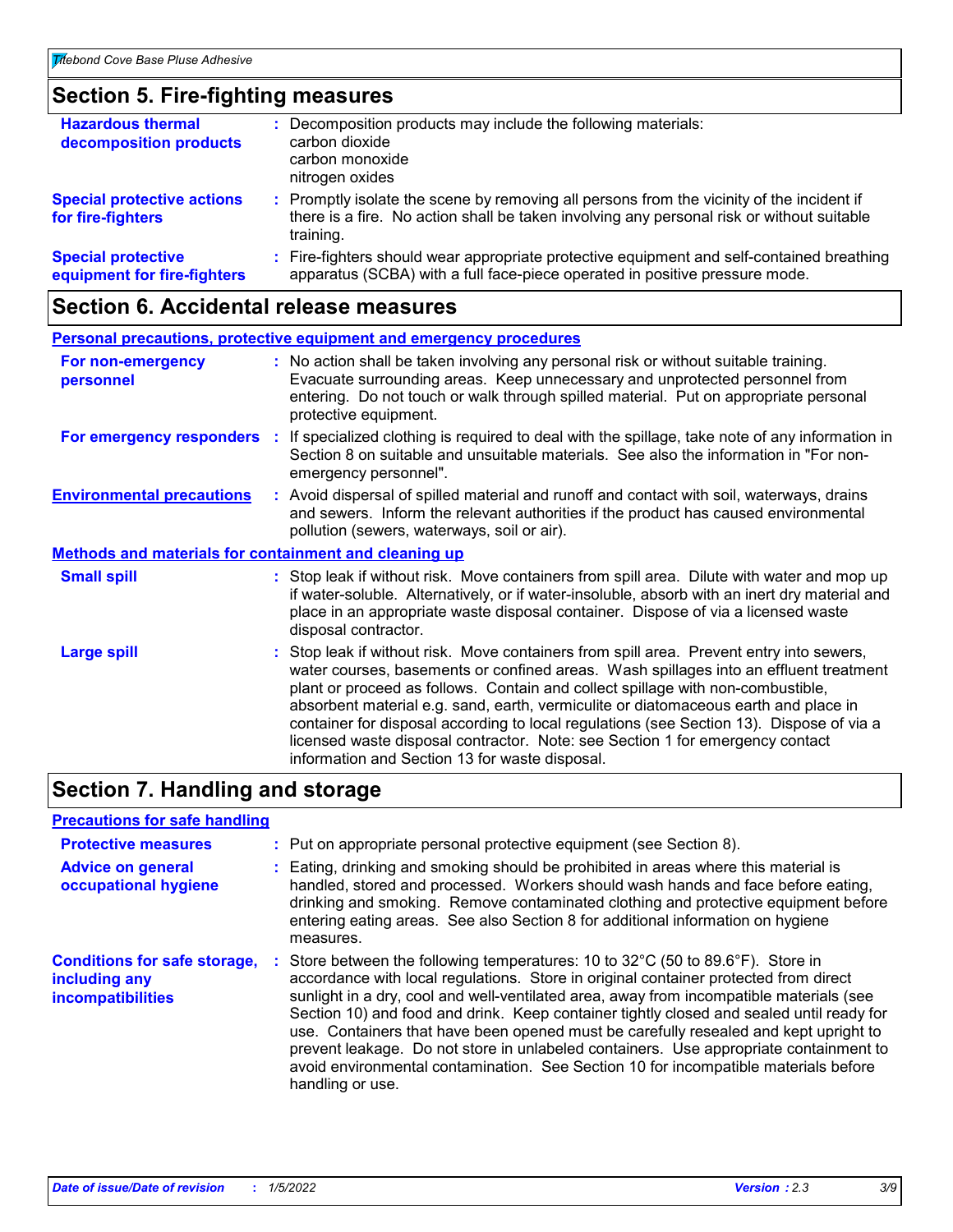# **Section 8. Exposure controls/personal protection**

#### **Control parameters**

| <b>Occupational exposure limits</b>               |                                                                                                                                                                                                                                                                                                                                                                                                   |
|---------------------------------------------------|---------------------------------------------------------------------------------------------------------------------------------------------------------------------------------------------------------------------------------------------------------------------------------------------------------------------------------------------------------------------------------------------------|
| None.                                             |                                                                                                                                                                                                                                                                                                                                                                                                   |
| <b>Appropriate engineering</b><br><b>controls</b> | : Good general ventilation should be sufficient to control worker exposure to airborne<br>contaminants.                                                                                                                                                                                                                                                                                           |
| <b>Environmental exposure</b><br><b>controls</b>  | : Emissions from ventilation or work process equipment should be checked to ensure<br>they comply with the requirements of environmental protection legislation. In some<br>cases, fume scrubbers, filters or engineering modifications to the process equipment<br>will be necessary to reduce emissions to acceptable levels.                                                                   |
| <b>Individual protection measures</b>             |                                                                                                                                                                                                                                                                                                                                                                                                   |
| <b>Hygiene measures</b>                           | : Wash hands, forearms and face thoroughly after handling chemical products, before<br>eating, smoking and using the lavatory and at the end of the working period.<br>Appropriate techniques should be used to remove potentially contaminated clothing.<br>Wash contaminated clothing before reusing. Ensure that eyewash stations and safety<br>showers are close to the workstation location. |
| <b>Eye/face protection</b>                        | : Safety eyewear complying with an approved standard should be used when a risk<br>assessment indicates this is necessary to avoid exposure to liquid splashes, mists,<br>gases or dusts. If contact is possible, the following protection should be worn, unless<br>the assessment indicates a higher degree of protection: safety glasses with side-<br>shields.                                |
| <b>Skin protection</b>                            |                                                                                                                                                                                                                                                                                                                                                                                                   |
| <b>Hand protection</b>                            | : Chemical-resistant, impervious gloves complying with an approved standard should be<br>worn at all times when handling chemical products if a risk assessment indicates this is<br>necessary.                                                                                                                                                                                                   |
| <b>Body protection</b>                            | : Personal protective equipment for the body should be selected based on the task being<br>performed and the risks involved and should be approved by a specialist before<br>handling this product.                                                                                                                                                                                               |
| <b>Other skin protection</b>                      | : Appropriate footwear and any additional skin protection measures should be selected<br>based on the task being performed and the risks involved and should be approved by a<br>specialist before handling this product.                                                                                                                                                                         |
| <b>Respiratory protection</b>                     | Based on the hazard and potential for exposure, select a respirator that meets the<br>appropriate standard or certification. Respirators must be used according to a<br>respiratory protection program to ensure proper fitting, training, and other important<br>aspects of use.                                                                                                                 |

# **Section 9. Physical and chemical properties**

| <b>Appearance</b>                                                       |                                               |
|-------------------------------------------------------------------------|-----------------------------------------------|
| <b>Physical state</b>                                                   | : Liquid. [Paste.]                            |
| <b>Color</b>                                                            | $:$ Beige.                                    |
| Odor                                                                    | : Characteristic.                             |
| <b>Odor threshold</b>                                                   | $:$ Not available.                            |
| рH                                                                      | : 7 to 9                                      |
| <b>Melting point</b>                                                    | : Not available.                              |
| <b>Boiling point</b>                                                    | : $100^{\circ}$ C (212 $^{\circ}$ F)          |
| <b>Flash point</b>                                                      | : Closed cup: >93.333°C (>200°F) [Setaflash.] |
| <b>Evaporation rate</b>                                                 | $:$ <1 (butyl acetate = 1)                    |
| <b>Flammability (solid, gas)</b>                                        | : Not available.                              |
| <b>Lower and upper explosive : Not available.</b><br>(flammable) limits |                                               |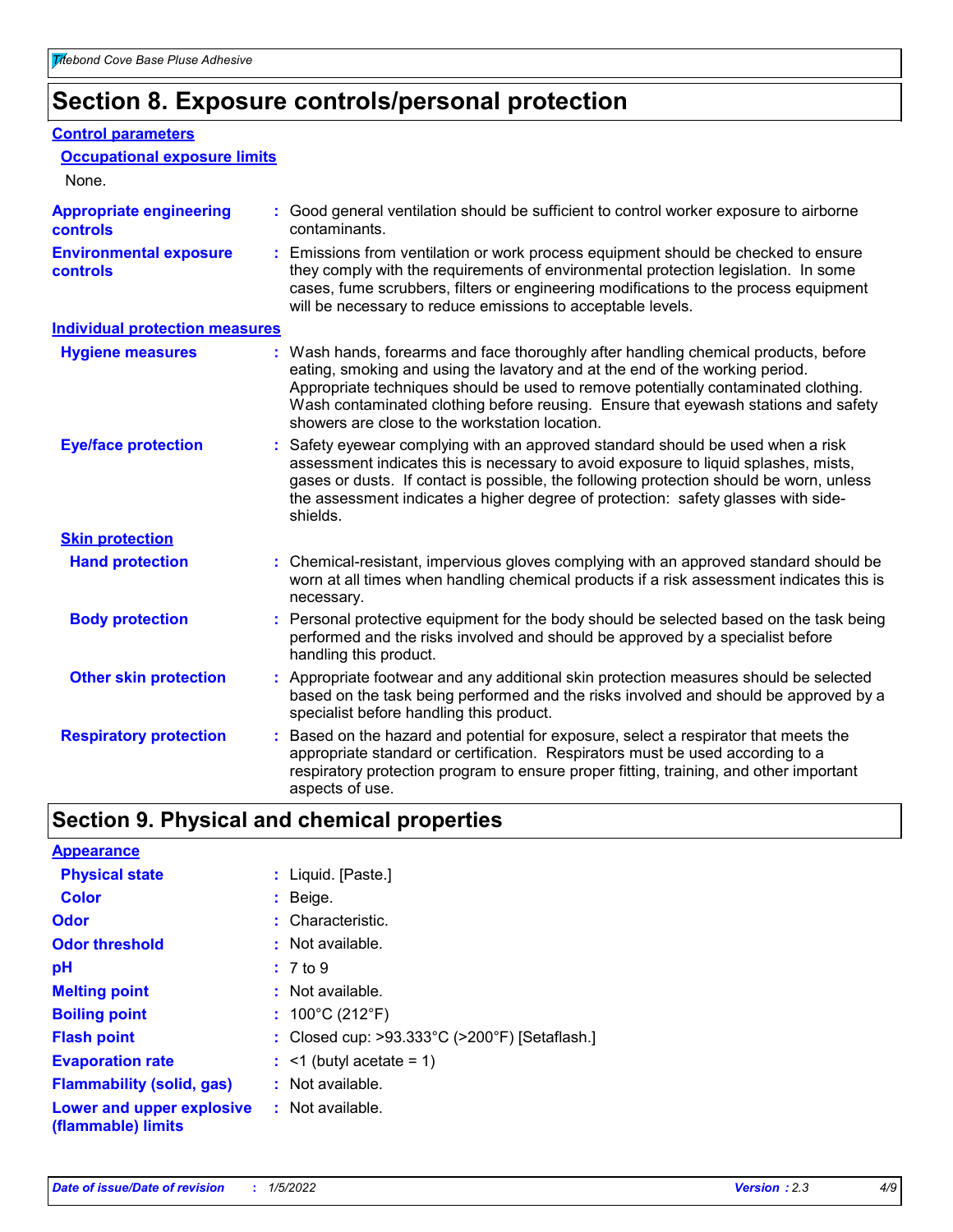### **Section 9. Physical and chemical properties**

| <b>VOC (less water, less)</b><br>exempt solvents) | : $48.84$ g/l                                                   |
|---------------------------------------------------|-----------------------------------------------------------------|
| <b>Volatility</b>                                 | $: 40.75\%$ (w/w)                                               |
| <b>Vapor density</b>                              | $:$ Not available.                                              |
| <b>Relative density</b>                           | : 1.34275                                                       |
| <b>Solubility</b>                                 | : Soluble in the following materials: cold water and hot water. |
| <b>Solubility in water</b>                        | : Not available.                                                |
| <b>Partition coefficient: n-</b><br>octanol/water | $:$ Not available.                                              |
| <b>Auto-ignition temperature</b>                  | $:$ Not available.                                              |
| <b>Decomposition temperature</b>                  | : Not available.                                                |
| <b>Viscosity</b>                                  | : Not available.                                                |

### **Section 10. Stability and reactivity**

| <b>Reactivity</b>                            |    | No specific test data related to reactivity available for this product or its ingredients.              |
|----------------------------------------------|----|---------------------------------------------------------------------------------------------------------|
| <b>Chemical stability</b>                    |    | : The product is stable.                                                                                |
| <b>Possibility of hazardous</b><br>reactions |    | : Under normal conditions of storage and use, hazardous reactions will not occur.                       |
| <b>Conditions to avoid</b>                   |    | : No specific data.                                                                                     |
| <b>Incompatible materials</b>                | ÷. | No specific data.                                                                                       |
| <b>Hazardous decomposition</b><br>products   |    | Under normal conditions of storage and use, hazardous decomposition products should<br>not be produced. |

# **Section 11. Toxicological information**

#### **Information on toxicological effects**

#### **Acute toxicity**

Not available.

#### **Irritation/Corrosion**

Not available.

#### **Conclusion/Summary**

- 
- **Sensitization**

Not available.

**Mutagenicity** Not available.

**Carcinogenicity**

Not available.

**Reproductive toxicity** Not available.

**Teratogenicity** Not available.

**Skin Example 3 :** Prolonged or repeated contact can defat the skin and lead to irritation, cracking and/or dermatitis.

- **Eyes :** This product may irritate eyes upon contact.
- **Respiratory :** Inhalation of oil mist or vapors at elevated temperatures may cause respiratory irritation.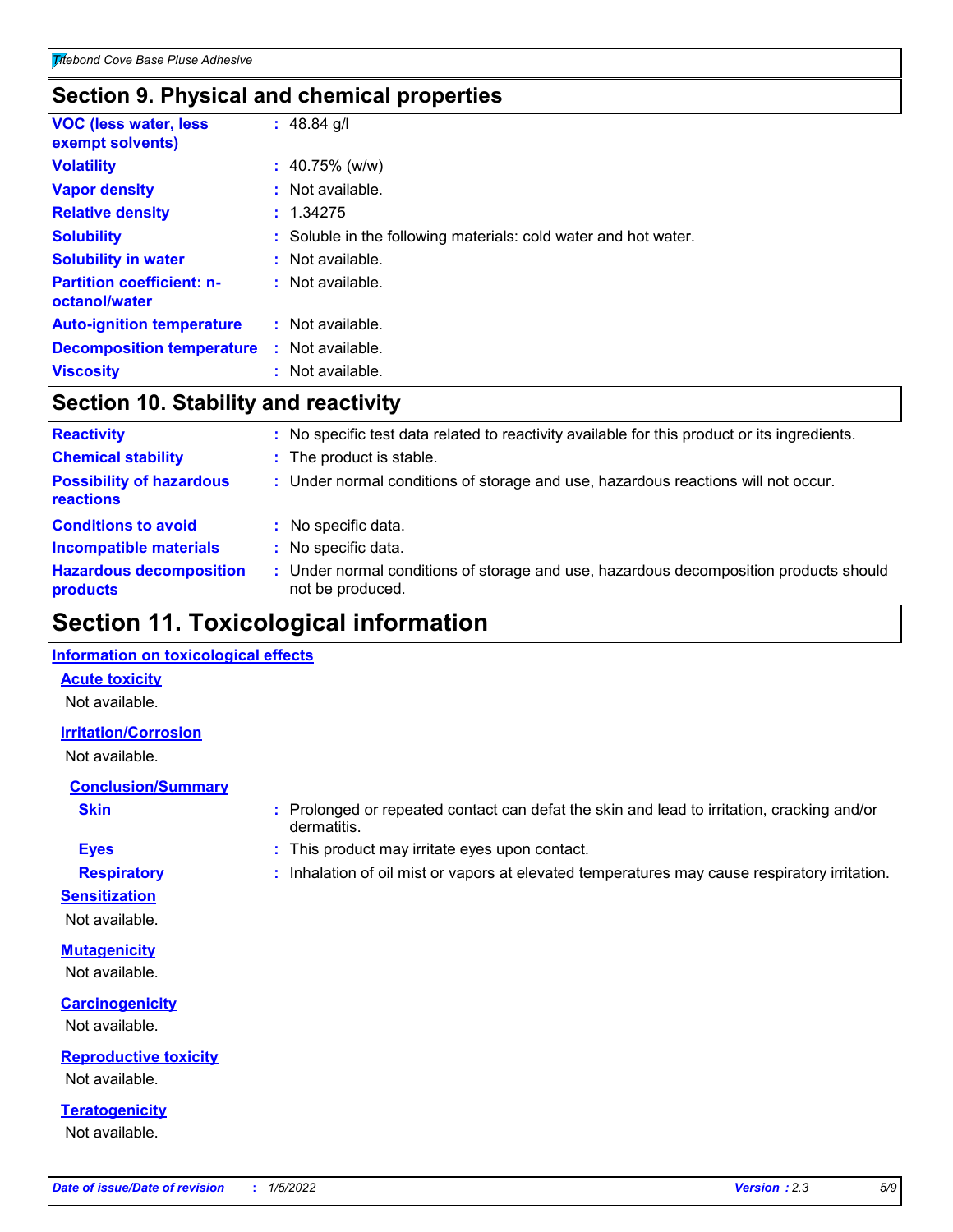# **Section 11. Toxicological information**

| <b>Specific target organ toxicity (single exposure)</b>   |                                                                                          |
|-----------------------------------------------------------|------------------------------------------------------------------------------------------|
| Not available.                                            |                                                                                          |
| <b>Specific target organ toxicity (repeated exposure)</b> |                                                                                          |
| Not available.                                            |                                                                                          |
| <b>Aspiration hazard</b>                                  |                                                                                          |
| Not available.                                            |                                                                                          |
| <b>Information on the likely</b>                          | : Routes of entry anticipated: Oral, Inhalation.                                         |
| routes of exposure                                        | Routes of entry not anticipated: Dermal.                                                 |
| <b>Potential acute health effects</b>                     |                                                                                          |
| <b>Eye contact</b>                                        | : This product may irritate eyes upon contact.                                           |
| <b>Inhalation</b>                                         | : No known significant effects or critical hazards.                                      |
| <b>Skin contact</b>                                       | : No known significant effects or critical hazards.                                      |
| <b>Ingestion</b>                                          | : No known significant effects or critical hazards.                                      |
|                                                           | Symptoms related to the physical, chemical and toxicological characteristics             |
| <b>Eye contact</b>                                        | : No specific data.                                                                      |
| <b>Inhalation</b>                                         | : No specific data.                                                                      |
| <b>Skin contact</b>                                       | : No specific data.                                                                      |
| <b>Ingestion</b>                                          | : No specific data.                                                                      |
|                                                           | Delayed and immediate effects and also chronic effects from short and long term exposure |
| <b>Short term exposure</b>                                |                                                                                          |
| <b>Potential immediate</b><br>effects                     | : Not available.                                                                         |
| <b>Potential delayed effects</b>                          | : Not available.                                                                         |
| <b>Long term exposure</b>                                 |                                                                                          |
| <b>Potential immediate</b><br>effects                     | : Not available.                                                                         |
| <b>Potential delayed effects</b>                          | : Not available.                                                                         |
| <b>Potential chronic health effects</b>                   |                                                                                          |
| Not available.                                            |                                                                                          |
| General                                                   | : No known significant effects or critical hazards.                                      |
| <b>Carcinogenicity</b>                                    | : No known significant effects or critical hazards.                                      |
| <b>Mutagenicity</b>                                       | No known significant effects or critical hazards.                                        |
| <b>Teratogenicity</b>                                     | No known significant effects or critical hazards.                                        |
| <b>Developmental effects</b>                              | : No known significant effects or critical hazards.                                      |
| <b>Fertility effects</b>                                  | : No known significant effects or critical hazards.                                      |
| <b>Numerical measures of toxicity</b>                     |                                                                                          |
| <b>Acute toxicity estimates</b>                           |                                                                                          |
| Not available.                                            |                                                                                          |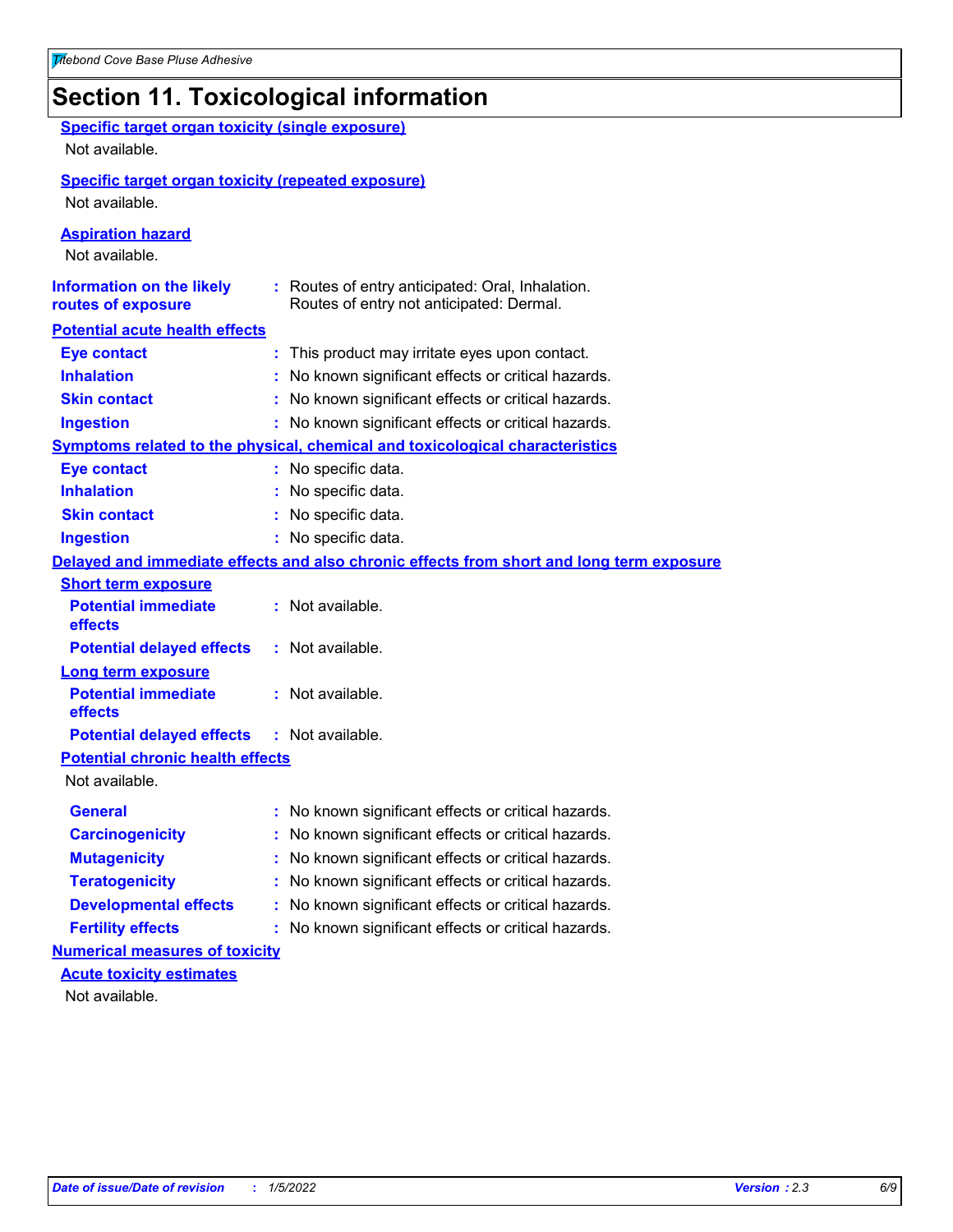# **Section 12. Ecological information**

#### **Toxicity**

Not available.

#### **Persistence and degradability**

**Bioaccumulative potential** Not available. Not available.

| <b>Mobility in soil</b>                                 |                                                     |
|---------------------------------------------------------|-----------------------------------------------------|
| <b>Soil/water partition</b><br><b>coefficient (Koc)</b> | : Not available.                                    |
| <b>Other adverse effects</b>                            | : No known significant effects or critical hazards. |

# **Section 13. Disposal considerations**

The generation of waste should be avoided or minimized wherever possible. Disposal of this product, solutions and any by-products should at all times comply with the requirements of environmental protection and waste disposal legislation and any regional local authority requirements. Dispose of surplus and non-recyclable products via a licensed waste disposal contractor. Waste should not be disposed of untreated to the sewer unless fully compliant with the requirements of all authorities with jurisdiction. Waste packaging should be recycled. Incineration or landfill should only be considered when recycling is not feasible. This material and its container must be disposed of in a safe way. Empty containers or liners may retain some product residues. Avoid dispersal of spilled material and runoff and contact with soil, waterways, drains and sewers. **Disposal methods :**

# **Section 14. Transport information**

|                                      | <b>DOT</b><br><b>Classification</b> | <b>TDG</b><br><b>Classification</b> | <b>Mexico</b><br><b>Classification</b> | <b>ADR/RID</b>               | <b>IMDG</b>              | <b>IATA</b>              |
|--------------------------------------|-------------------------------------|-------------------------------------|----------------------------------------|------------------------------|--------------------------|--------------------------|
| <b>UN number</b>                     | Not regulated.                      | Not regulated.                      | Not regulated.                         | Not regulated.               | Not regulated.           | Not regulated.           |
| <b>UN proper</b><br>shipping name    |                                     |                                     |                                        |                              |                          |                          |
| <b>Transport</b><br>hazard class(es) | $\overline{\phantom{m}}$            | $\overline{\phantom{0}}$            | $\qquad \qquad$                        | $\qquad \qquad \blacksquare$ | $\overline{\phantom{0}}$ | $\overline{\phantom{0}}$ |
| <b>Packing group</b>                 | $\overline{\phantom{a}}$            | -                                   |                                        | -                            |                          | -                        |
| <b>Environmental</b><br>hazards      | No.                                 | No.                                 | No.                                    | No.                          | No.                      | No.                      |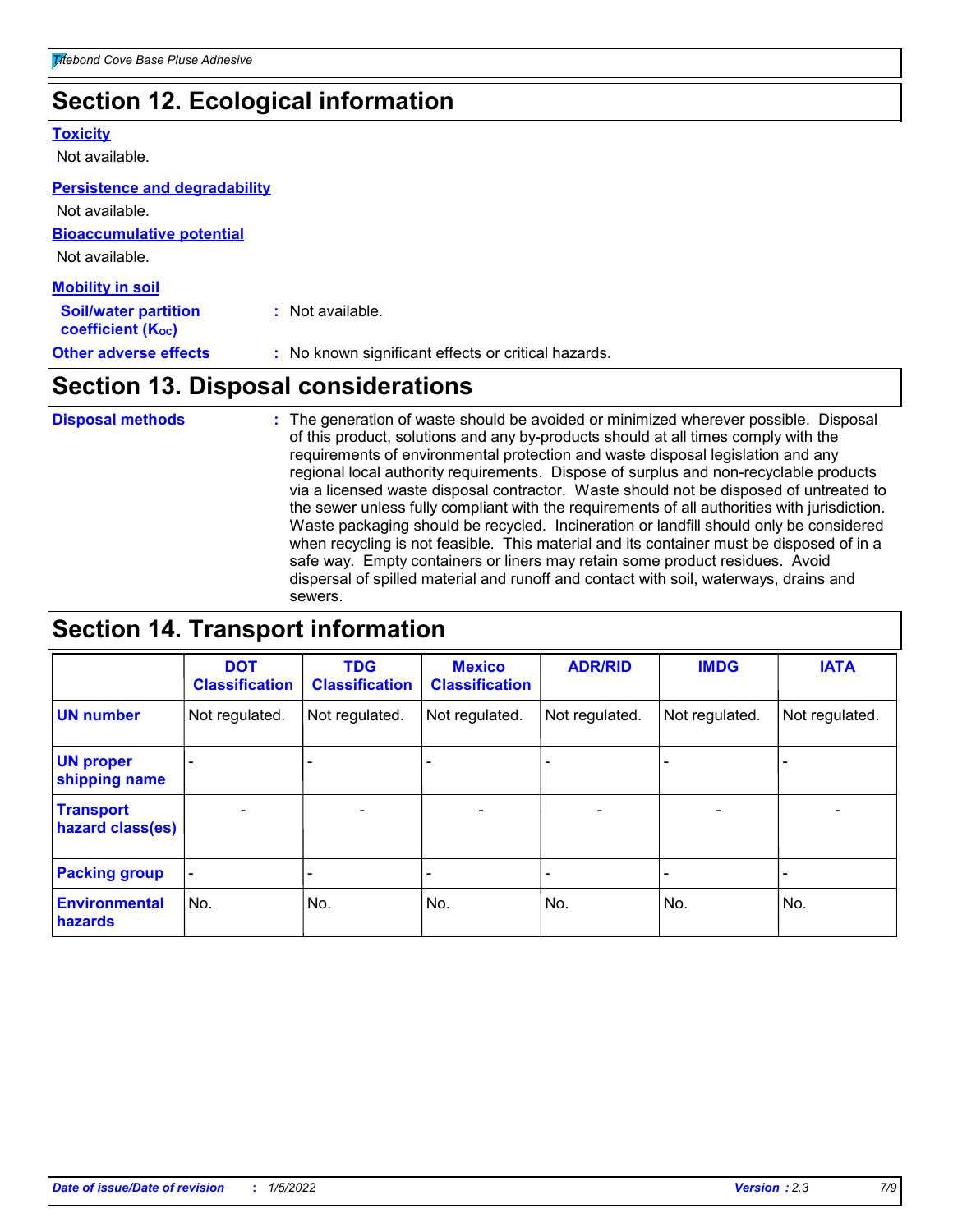# **Section 15. Regulatory information**

#### **U.S. Federal regulations**

#### **SARA 302/304**

#### **Composition/information on ingredients**

No products were found.

**SARA 304 RQ :** Not applicable.

#### **SARA 311/312**

**Classification :** Not applicable.

#### **Composition/information on ingredients**

No products were found.

#### **State regulations**

| <b>Massachusetts</b>       | : None of the components are listed.                                     |
|----------------------------|--------------------------------------------------------------------------|
| <b>New York</b>            | : None of the components are listed.                                     |
| <b>New Jersey</b>          | : The following components are listed: PROPYLENE GLYCOL; 1,2-PROPANEDIOL |
| <b>Pennsylvania</b>        | : The following components are listed: 1,2-PROPANEDIOL                   |
| <b>California Prop. 65</b> |                                                                          |

This product does not require a Safe Harbor warning under California Prop. 65.

#### **International regulations**

|             |  |  | <b>Chemical Weapon Convention List Schedules I, II &amp; III Chemicals</b> |  |
|-------------|--|--|----------------------------------------------------------------------------|--|
| Not listed. |  |  |                                                                            |  |

#### **Montreal Protocol**

Not listed.

**Stockholm Convention on Persistent Organic Pollutants** Not listed.

#### **UNECE Aarhus Protocol on POPs and Heavy Metals**

Not listed.

#### **Inventory list**

**China :** Not determined. **United States TSCA 8(b) inventory**

#### **:** All components are active or exempted.

**Section 16. Other information**

#### **Hazardous Material Information System (U.S.A.)**



**Caution: HMIS® ratings are based on a 0-4 rating scale, with 0 representing minimal hazards or risks, and 4 representing significant hazards or risks. Although HMIS® ratings and the associated label are not required on SDSs or products leaving a facility under 29 CFR 1910.1200, the preparer may choose to provide them. HMIS® ratings are to be used with a fully implemented HMIS® program. HMIS® is a registered trademark and service mark of the American Coatings Association, Inc.**